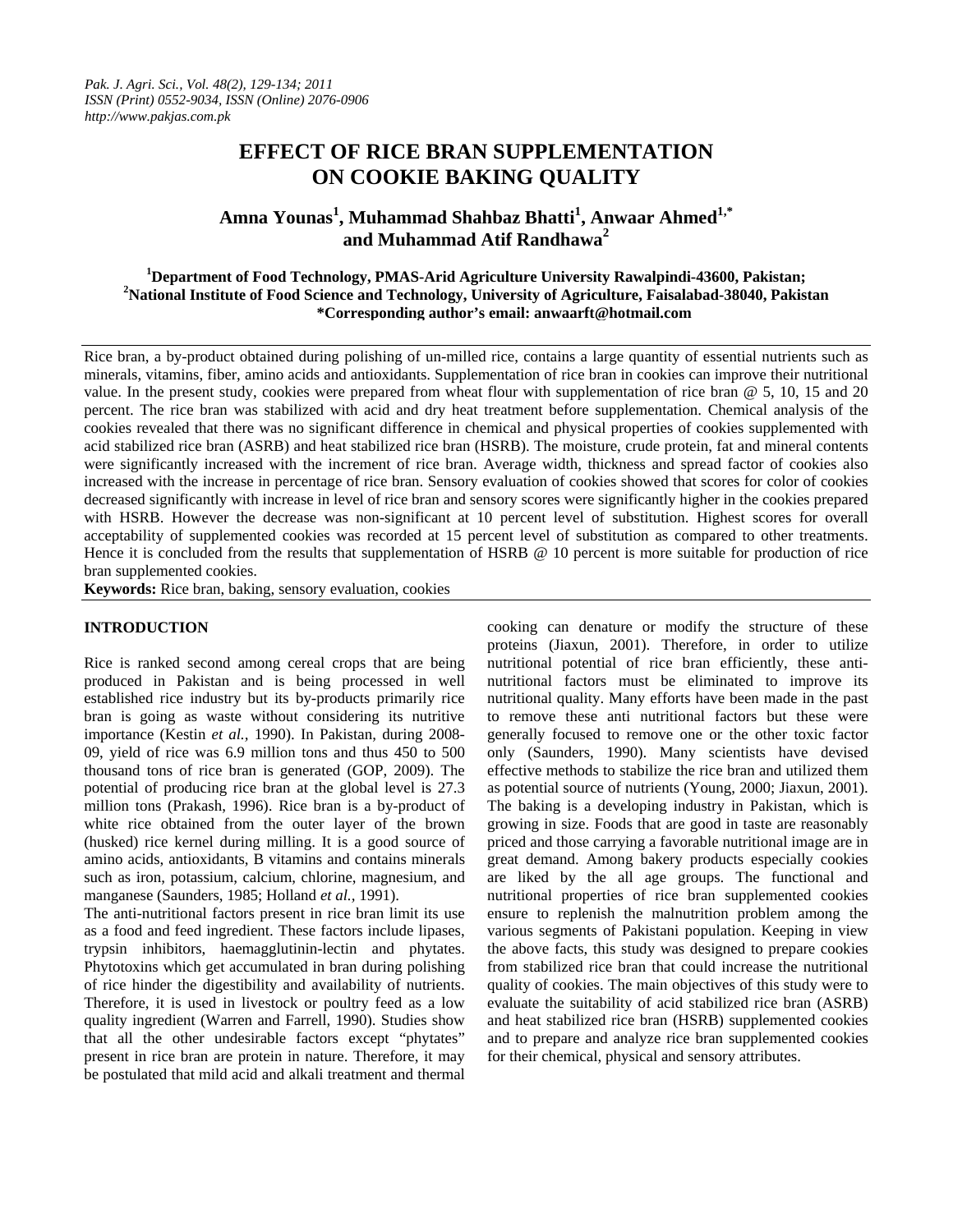# **MATERIALS AND METHODS**

*Collection of raw materials***:** Freshly milled rice bran was collected from Capital Dall Mill, Islamabad and shifted to the Department of Food Technology, PMAS-Arid Agriculture University Rawalpindi. Rice bran was treated to inactivate endogenous lipase and lipoxygenase enzymes and denature trypsin inhibitors. To achieve this objective the rice bran was subjected to the following chemical and heat treatments.

*Stabilization of rice bran***:** Freshly milled bran was treated with commercial grade hydrochloric acid solution 30 percent (v/v) at the rate of 44 ml per kilogram to reduce pH to 4.0. The HCl was sprayed on the rice bran and mixed to get ASRB. Whereas to prepare HSRB, the rice bran was placed in an oven, maintained at a temperature of 120 °C for 10 to15 seconds. The treated and stabilized rice bran was, packed in jute bags and stored in dark cold store at 10 °C according to the previous method given by Iqbal (2005).

*Preparation of cookies***:** The cookies were prepared by supplementing rice bran in wheat flour  $@$  0, 5, 10, 15 and 20 percent level as given in Table 1 according to the procedure described by McWatters *et al.* (2003) with slight modifications. The basic ingredients used were 380 g of flour blend, 100 g vegetable shortening, 225 g of granulated cane sugar, 21 g of beaten whole egg, 3.75 g of salt, and 1.8 g of baking powder. The dry ingredients were weighed and mixed thoroughly in a bowl by hand for 3-5 min. The shortening was added and rubbed-in until uniform. The egg was added and dough thoroughly kneaded in a mixer for 5 min. The dough was rolled thinly on a sheeting board to a uniform thickness (8.0 mm) and cut out using a round scorn cutter to a diameter of 35.0 mm. The cut out dough pieces were baked on greased pans at 160°C for 15 min in baking oven. The prepared cookies were cooled at room temperature  $(30\pm2^{\circ}\text{C})$  and packed in high density polyethylene bags.

| Treatments   | Wheat Flour $(\%)$ | Rice bran $(\%)$ |
|--------------|--------------------|------------------|
|              | 100                |                  |
|              | 95                 |                  |
|              | 90                 |                  |
| $\mathbf{1}$ | 85                 |                  |
|              |                    |                  |

*Chemical analysis***:** Wheat flour, rice bran and rice bran supplemented cookies were analyzed for moisture content, crude protein and crude fat according to their respective methods as described in the AACC (2000).

*Moisture content***:** The moisture content was determined by

drying 3 g sample in an air forced draft oven maintaining temperature at  $105 \pm 5$  °C as per procedure given in AACC (2000) method No. 44-15A.

*Crude protein***:** The nitrogen content in each flour sample was determined by Kjeldahl's method as described in AACC (2000) method No. 46-10. The protein percentage was calculated by multiplying nitrogen percent with a factor 5.7.

*Crude fat***:** The crude fat (ether extract) was determined by using Soxtec System HT2, extraction unit of Tecator, Hoganas, Sweden by following the instructions provided in the manufacturer's manual and the procedure described in AACC (2000) method No. 30-10.

*Mineral estimation***:** The minerals Fe, Ca, Mg, Mn, and Zn were determined after wet digestion by using Atomic Absorption Spectrophotometer (Model Varian Spectra AA 240) in the National Institute of Food Science & Technology, University of Agriculture, Faisalabad, according to AACC (2000) method No. 40-70.

*Physical evaluation***:** Physical characteristics like width, thickness and spread factor were determined according to the AACC (2000) Method No. 10-53.

*Width (W)***:** Six cookies were placed horizontally (edge to edge) and rotated at 90° angle for reading.

*Thickness (T)***:** Six cookies were placed one another to compute thickness.

*Spread factor (SF)***:** It was calculated according to the following formula:

 $SF = (W/T x CF) x 10$ Where; CF= Correction factor (1.0 in this case)

*Sensory evaluation***:** A panel of five judges selected from the post graduate students of the Department of Food Technology PMAS Arid Agriculture University, Rawalpindi evaluated the cookies for their sensory parameters like color, flavor, taste, texture and overall acceptability according to the method described by Larmond (1977) using 9 point hedonic scale with following individual scores: liked extremely-9, liked very much-8, liked moderately-7, liked slightly-6, neither liked nor disliked-5, disliked slightly-4, disliked moderately-3, disliked very much-2 and disliked extremely-1, to find out the most suitable composition of cookies for commercialization.

*Statistical analysis***:** The data obtained was analyzed statistically to assess the changes in various parameters of the study by using analysis of variance (Steel *et al.,* 1997) and DMR test for means separation by Minitab Software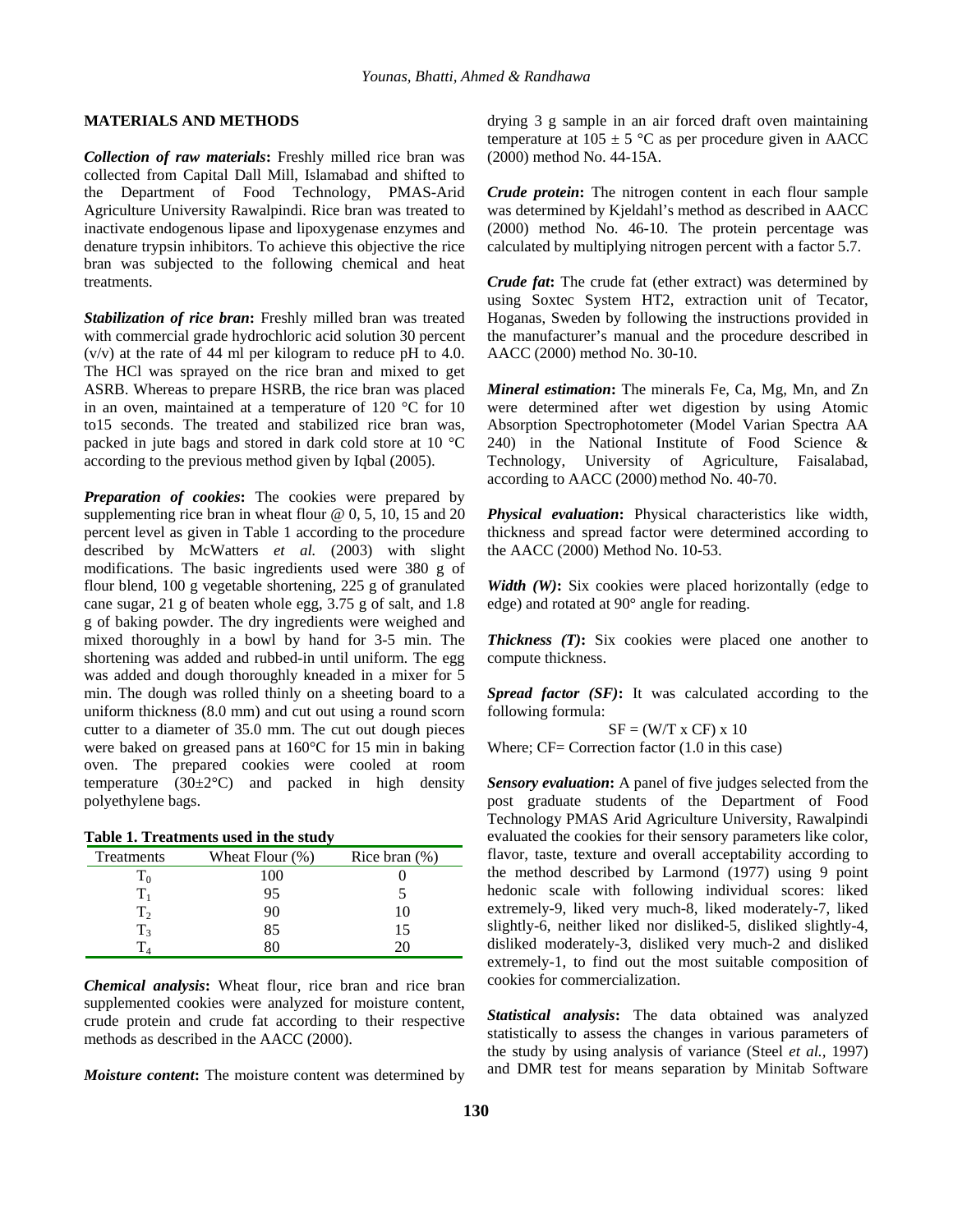Package Version 14.0 (Minitab, Inc., State College, PA, USA).

#### **RESULTS AND DISCUSSION**

*Chemical assay of rice bran***:** Rice bran obtained after stabilization was chemically analyzed (Table 2). The analysis showed that moisture, crude protein, and crude fat were found to be 18 to 18.17 %, 12.60 to 13.25% and 16.67 to 16.93 %, respectively between ASRB and HSRB. Mineral assay showed that HSRB contained Fe 63.24 ppm, Mn 16.53 ppm, Zn 24.44 ppm, Ca 294.88 ppm and Mg 270 ppm with no significant difference to ASRB. Numerous studies conducted on various aspects of rice bran showed that it contains 13.2 to 17.3 percent protein, crude fat 11 to 18 percent, crude fiber 9.5 to 13.2 percent, and 9.2 to 12.2 percent total ash on dry weight basis (Houston. and Kohler, 1970; Pomeranz and Oryl, 1982; Holland *et al.,* 1991).

*Chemical analysis of cookies***:** Rice bran supplemented cookies were chemically analyzed for their proximate composition as depicted in Table 3. Cookies prepared with HSRB were not significantly different to ASRB for proximate composition and mineral content. The chemical analysis of cookies supplemented with different levels of rice bran manifested that significantly highest moisture content were found in  $T_4$  (6.52 percent) followed by  $T_3$  (6.25 percent) and significantly lowest were found in  $T_0$  (5.13) percent) non supplemented cookies (Table 3). As rice bran contains more cellulose and other non starch polysaccharides that hold moisture several times higher to its weight, so with the increase of rice bran level there was an increase in moisture content of cookies. Protein content was also affected significantly due to addition of various levels of rice bran. The highest protein content (13.63 percent) was found in T4 followed by 12.6, 11.70, 11.13, and 10.20 percent for  $T_3$ ,  $T_2$ ,  $T_1$ , and  $T_0$ , respectively. The mean values for crude fat were 14.20, 15.11, 16.02, 16.22, and 18.02 percent for  $T_0$ ,  $T_1$ ,  $T_2$ ,  $T_3$ , and  $T_4$ , respectively. The increase in protein and content may be ascribed to the higher protein and fat content of rice bran. With the increase in level of rice bran, protein and fat content of cookies increased accordingly.

Mineral contents of cookies substituted with rice bran are shown in the Table 4. Significantly highest Fe content  $(41.55$ ppm) was found in T<sub>4</sub> followed by 38.95, 36.30, 32.92 and 29.75 ppm in  $T_3$ ,  $T_2$ ,  $T_1$ , and  $T_0$ , respectively. Mean values showed that highest Zn content was found to be 12.28 ppm for  $T_4$  followed by 11.16, 10.32, 9.35 and 7.89 for  $T_3$ ,  $T_2$ ,  $T_1$ , and  $T_0$ , respectively. The lowest Zn content was observed in non-supplemented cookies. Zinc content increased significantly with increase in the level of rice bran. It is obvious from chemical assay of rice bran (Table 2) that it is a very good source of Zn (24.44 ppm). Highest Manganese content (8.08 ppm) was found for  $T_4$  followed by 7.05, 6.18, 5.18 and 4.36 ppm for  $T_3$ ,  $T_2$ ,  $T_1$  and  $T_0$ respectively. Highest calcium content (71.51 ppm) was found for  $T_4$  followed by 65.22, 54.45, 39.18 and 25.84 ppm for  $T_3$ ,  $T_2$ ,  $T_1$ , and  $T_0$ , respectively. More pronounced increase for Ca content in case of  $T_4$  (71.51 ppm) may be attributed to the higher Ca content of the rice bran, as the minerals are concentrated in the bran portion of grains. Results expressed that highest Mg content (99.04 ppm) was found for  $T_4$  followed by 83.84, 70.7, 59.93 and 46.78 ppm for  $T_3$ ,  $T_2$ ,  $T_1$ , and  $T_0$ , respectively. The lowest Mg content was observed in case of  $T_0$ . Mg content was increased by increasing level of rice bran. These results are in accordance with the findings of Sharif *et al.,* (2009) who reported a proportionate increase in the mineral content of cookies made with addition of different proportions of rice bran. Defatted rice bran adds significant amino acids, minerals and vitamins to baked goods (Lynn, 1969).

*Sensory evaluation of cookies***:** Cookies prepared with HSRB got significantly higher scores as compared to ASRB cookies. When the effect of substitution of different levels of rice bran studied the cookies prepared with wheat flour got the highest scores for color, taste, flavor, texture and overall acceptability followed by  $T_1$ ,  $T_2$ ,  $T_3$  and  $T_4$  respectively (Table 5). Sensory evaluation of cookies emphasized that scores for color of cookies decreased significantly with increase in level of rice bran. However the decrease was non-significant at 10 percent level of substitution. Highest scores for overall acceptability of supplemented cookies was recorded at 15 percent level of substitution as compared to other treatments. These results are in agreement with the findings of Sharma and Chauhan (2002) who have reported that dry heat stabilized rice bran performed better than the extruded bran with respect to overall acceptability score of cookie. Sudha *et al.* (2007) reported that progressive increase in supplementation level of rice bran produced progressively darker cookies. Carroll (1990) found that a high level (20 percent) of rice bran in muffins affects overall appearance, volume, taste and texture. These results are also in conformity with the findings of Sharma and Chauhan (2002) who reported that flavour response decreased with increase in the level of bran in the cookies and 20 percent replacement of flour with wheat bran imparted a bran flavor to cookie. Hence it is concluded from the results that supplementation of HSRB @ 10 percent is more suitable for production of rice bran supplemented cookies.

*Physical evaluation of cookies***:** The mean values for width of cookies (Table 6) showed a decreasing trend with the proportionate increase of rice bran supplementation. Cookies prepared with HSRB got no significant difference when compared to ASRB supplemented cookies for physical attributes. The results elucidated that  $T_0$  (cookies without rice bran) exhibited maximum width 52.27 mm, followed by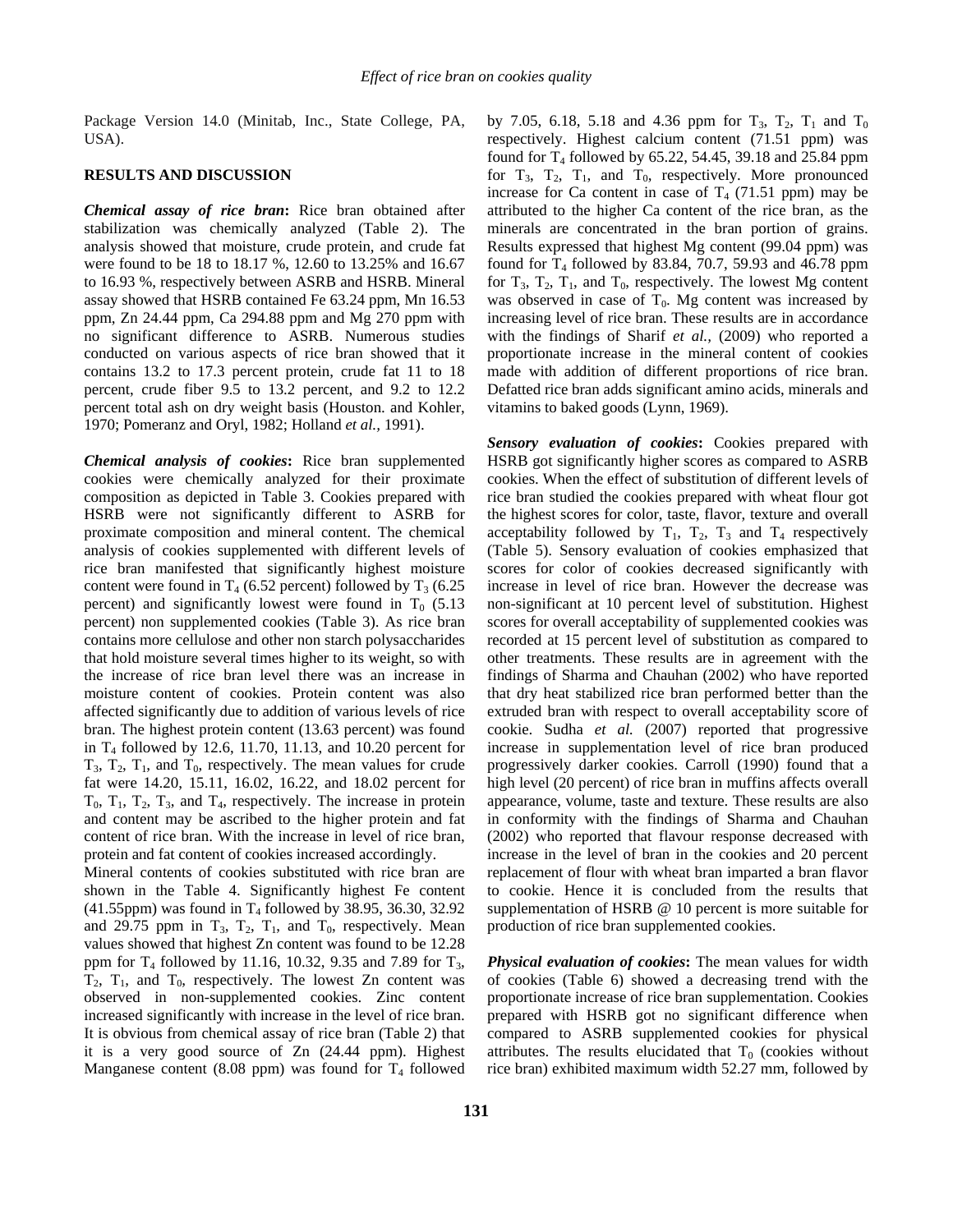$T_3$  (52.19mm) and  $T_2$  (50.84 mm) while minimum width (49.21mm) was observed in  $T_4$  (cookies with 20 percent rice bran). The results pertaining to means for thickness of cookies (Table 6) revealed increasing trend with proportionate increase of rice bran in commercial straight grade flour. The results explicated that  $T_4$  (cookies with 20

| Table 2. Chemical assay of rice bran |
|--------------------------------------|
|--------------------------------------|

| <b>Proximate Composition</b>  | HSRB $(\% )$ | $ASRB$ $(\% )$ |
|-------------------------------|--------------|----------------|
| Moisture                      | 18.00a       | 18.17a         |
| Crude protein                 | 13.25a       | 12.60a         |
| Crude fat                     | 16.67a       | 16.93a         |
| <b>Mineral contents (ppm)</b> |              |                |
| Iron $(Fe)$                   | 63.24a       | 60.19a         |
| Manganese (Mn)                | 16.53a       | 15.83a         |
| $\text{Zinc}(\text{Zn})$      | 24.44a       | 22.06a         |
| Calcium (Ca)                  | 244.88a      | 235.21a        |
| Magnesium (Mg)                | 270.12a      | 253.89a        |

All the values are means of three replications; Means carrying similar alphabets in a row or a column do not differ significantly ( $p<0.05$ ); HSRB = Heat Stabilized Rice Bran; ASRB = Acid Stabilized Rice Bran

#### **Table 3. Proximate composition of rice bran supplemented cookies**

|                 | <b>Treatments</b> | <b>Control</b>     | 5 percent  | 10 percent          | 15 percent | 20 percent | <b>Means</b> |
|-----------------|-------------------|--------------------|------------|---------------------|------------|------------|--------------|
| <b>Moisture</b> | <b>HSRB</b>       | 5.15               | 5.60       | 6.06                | 6.3        | 6.63       | 5.94a        |
| $(\%)$          | <b>ASRB</b>       | 5.11               | 5.36       | 5.86                | 6.20       | 6.40       | 5.79 a       |
|                 | <b>Mean</b>       | 5.13 <sub>b</sub>  | 5.48 ab    | 5.96 ab             | $6.25$ ab  | 6.52a      |              |
| <b>Protein</b>  | <b>HSRB</b>       | 10.20              | 11.08      | 11.78               | 12.56      | 13.75      | 11.87a       |
| (%)             | <b>ASRB</b>       | 10.20              | 11.18      | 11.63               | 12.64      | 13.51      | 11.83a       |
|                 | <b>Mean</b>       | 10.20c             | $11.13$ bc | 11.70 <sub>bc</sub> | $12.6$ ab  | 13.63a     |              |
| Fat $(\% )$     | <b>HSRB</b>       | 14.20              | 15.07      | 15.93               | 16.17      | 18.10      | 15.89a       |
|                 | <b>ASRB</b>       | 14.20              | 15.15      | 16.12               | 16.27      | 17.93      | 15.93a       |
|                 | <b>Mean</b>       | 14.20 <sub>b</sub> | 15.11 ab   | $16.02$ ab          | $16.22$ ab | 18.02 a    |              |

All the values are means of three replications; Means carrying similar alphabets in a row or a column do not differ significantly ( $p<0.05$ ); HSRB = Heat Stabilized Rice Bran; ASRB = Acid Stabilized Rice Bran

# **Table 4. Effect of rice bran substitution on mineral content of cookies**

|                  | <b>Treatment</b> | <b>Control</b> | 5percent | 10 percent            | 15 percent         | 20 percent | <b>Means</b> |
|------------------|------------------|----------------|----------|-----------------------|--------------------|------------|--------------|
| Iron $(mg/Kg)$   | <b>HSRB</b>      | 29.75          | 33.16    | 37.23                 | 40.82              | 43.02      | 36.80a       |
|                  | <b>ASRB</b>      | 29.75          | 32.69    | 35.36                 | 37.08              | 40.08      | 35.00a       |
|                  | <b>Mean</b>      | 29.75d         | 32.92 cd | $36.30 \,\mathrm{bc}$ | 38.95 ab           | 41.55a     |              |
| <b>Manganese</b> | <b>HSRB</b>      | 4.36           | 5.19     | 6.22                  | 7.09               | 8.06       | 6.18a        |
| (mg/Kg)          | <b>ASRB</b>      | 4.36           | 5.16     | 6.14                  | 7.00               | 8.10       | 6.15a        |
|                  | <b>Mean</b>      | 4.36d          | 5.18 cd  | 6.18 <sub>b</sub> c   | $7.05$ ab          | 8.08a      |              |
| Zinc $(mg/Kg)$   | <b>HSRB</b>      | 7.89           | 9.24     | 9.91                  | 11.39              | 12.26      | 10.14a       |
|                  | <b>ASRB</b>      | 7.89           | 9.46     | 10.73                 | 10.92              | 12.30      | 10.26a       |
|                  | <b>Mean</b>      | 7.89 d         | 9.35c    | 10.32 b               | 11.16 <sub>b</sub> | 12.28a     |              |
| Calcium          | <b>HSRB</b>      | 25.84          | 39.92    | 55.61                 | 65.57              | 70.96      | 51.58 a      |
| (mg/Kg)          | <b>ASRB</b>      | 25.84          | 38.43    | 53.29                 | 64.87              | 72.05      | 50.90 a      |
|                  | <b>Mean</b>      | 25.84 e        | 39.18 d  | 54.45 c               | 65.22 b            | 71.51 a    |              |
| <b>Magnesium</b> | <b>HSRB</b>      | 46.780         | 60.64    | 70.29                 | 84.43              | 100.11     | 72.45 a      |
| (mg/Kg)          | <b>ASRB</b>      | 46.780         | 59.22    | 71.11                 | 83.26              | 97.96      | 71.67 a      |
|                  | <b>Mean</b>      | 46.780 e       | 59.93 d  | 70.7 c                | 83.84 b            | 99.04a     |              |

All the values are means of three replications; Means carrying similar alphabets in a row or a column do not differ significantly ( $p<0.05$ ); HSRB = Heat Stabilized Rice Bran; ASRB = Acid Stabilized Rice Bran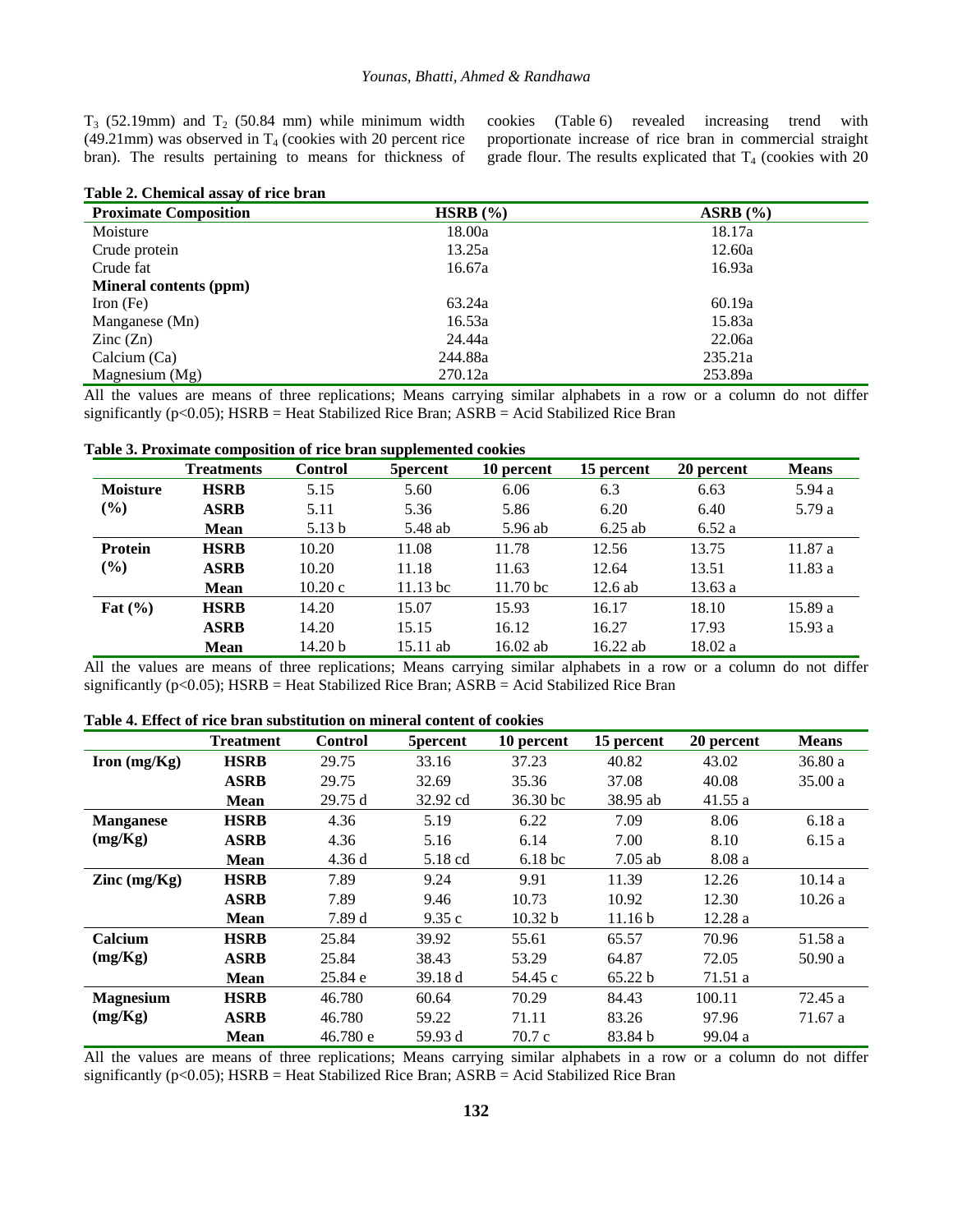|                | <b>Treatment</b> | <b>Control</b> | 5percent | 10 percent | 15 percent | 20 percent | <b>Means</b> |
|----------------|------------------|----------------|----------|------------|------------|------------|--------------|
| <b>Color</b>   | <b>HSRB</b>      | 7.000          | 6.200    | 6.000      | 5.533      | 5.033      | 5.953 a      |
|                | <b>ASRB</b>      | 7.000          | 6.167    | 6.000      | 5.200      | 4.267      | 5.727 b      |
|                | <b>Mean</b>      | 7.000a         | 6.184 b  | 6.000 b    | 5.367 c    | 4.650 d    |              |
| <b>Texture</b> | <b>HSRB</b>      | 6.000          | 5.500    | 5.767      | 6.533      | 4.933      | 5.747 a      |
|                | <b>ASRB</b>      | 6.000          | 6.200    | 5.533      | 4.533      | 4.267      | 5.307 a      |
|                | <b>Mean</b>      | 6.000a         | 5.850 a  | 5.650a     | 5.533 ab   | 4.599 b    |              |
| <b>Taste</b>   | <b>HSRB</b>      | 5.976          | 5.200    | 5.967      | 5.100      | 4.210      | 5.291 a      |
|                | <b>ASRB</b>      |                | 5.833    | 5.500      | 4.100      | 3.867      | 5.053 b      |
|                | <b>Mean</b>      | 5.967 ab       | 5.517 a  | 5.734 ab   | 4.600 b    | 4.039 b    |              |
| <b>Flavour</b> | <b>HSRB</b>      | 6.567          | 6.000    | 5.800      | 5.867      | 4.267      | 5.499 a      |
|                | <b>ASRB</b>      | 6.567          | 5.500    | 5.767      | 4.283      | 4.100      | 5.043 b      |
|                | <b>Mean</b>      | 6.567a         | 5.750 b  | 5.784 b    | 5.075c     | 4.184 d    |              |
| <b>Overall</b> | <b>HSRB</b>      | 6.967          | 6.200    | 6.200      | 6.000      | 4.500      | 5.933 a      |
| acceptability  | <b>ASRB</b>      | 6.967          | 6.133    | 6.033      | 4.000      | 4.300      | 5.293 b      |
|                | <b>Mean</b>      | 6.967 a        | 6.167 b  | 6.117 b    | 5.000c     | 4.400 d    |              |

**Table 5. Effect of rice bran substitution on the sensory properties of cookies** 

All the values are means of three replications; Means carrying similar alphabets in a row or a column do not differ significantly ( $p<0.05$ ); HSRB = Heat Stabilized Rice Bran; ASRB = Acid Stabilized Rice Bran

| Table 6. Effect of rice bran substitution on physical properties of cookies |  |  |  |
|-----------------------------------------------------------------------------|--|--|--|
|-----------------------------------------------------------------------------|--|--|--|

|                  | <b>Treatments</b> | <b>Control</b>    | 5 percent | 10 percent         | 15 percent | 20 percent | <b>Means</b> |
|------------------|-------------------|-------------------|-----------|--------------------|------------|------------|--------------|
| <b>Thickness</b> | <b>HSRB</b>       | 9.30              | 9.91      | 9.69               | 10.24      | 10.45      | 50.78 a      |
| (cm)             | <b>ASRB</b>       | 9.30              | 9.91      | 10.07              | 10.20      | 10.60      | 50.91a       |
|                  | <b>Mean</b>       | 9.30 <sub>b</sub> | $9.91$ ab | 9.88 ab            | 10.22 a    | 10.53a     |              |
| Width            | <b>HSRB</b>       | 52.27             | 51.88     | 50.51              | 49.81      | 49.46      | 50.79a       |
| (cm)             | <b>ASRB</b>       | 52.27             | 52.49     | 51.17              | 49.46      | 48.95      | 50.91 a      |
|                  | <b>Mean</b>       | 52.27 a           | 52.19 a   | 50.84 <sub>b</sub> | 49.72c     | 49.21c     |              |
| <b>Spread</b>    | <b>HSRB</b>       | 55.25             | 54.15     | 52.49              | 50.91      | 50.53      | 52.64 a      |
| factor           | <b>ASRB</b>       | 55.25             | 54.03     | 52.87              | 50.20      | 48.66      | 52.24a       |
|                  | <b>Mean</b>       | 55.25 a           | 54.09 b   | 52.68c             | 50.56d     | 49.60 e    |              |

All the values are means of three replications; Means carrying similar alphabets in a row or a column do not differ significantly ( $p<0.05$ ); HSRB = Heat Stabilized Rice Bran; ASRB = Acid Stabilized Rice Bran

percent rice bran) exhibited maximum thickness (10.53 mm) followed by  $T_3$  (10.22 mm) and  $T_2$  (9.88 mm) while minimum thickness (9.30 mm) was measured in  $T_0$  (cookies with 0 percent rice bran). There was a decreasing trend in the spread ratio of cookies with the proportionate increase of supplementation. The spread factor of cookies, prepared from different treatments ranged from 49.60-55.25. The maximum value (55.25) for spread ratio was observed in  $T_0$ (cookies with 0 percent rice bran) whereas minimum (49.60) in cookies prepared from 20 percent rice bran supplementation. Rice bran replacement up to 10-20 percent was found to be appropriate in cookies. These results are in accordance with the findings of Sharif *et al.* (2009) who reported that spread factor of rice bran supplemented cookies decreased with the increasing level of rice bran. Sharma and Chauhan (2002) also reported that physical properties of cookies like width, thickness and spread factor were affected significantly with the increase in the level of bran and also by method of stabilization. Sekhon *et al.*  (1997) also reported that cookie spread progressively decreased with an increase in the level of both laboratory and commercially defatted brans.

#### **CONCLUSION**

Keeping in view the results given above it can be easily concluded that small to moderate inclusion levels of rice bran, especially in the range of 10 to 15 percent, results in acceptable baked products. The cookies prepared with rice bran improved its nutritional value therefore it is suggested that stabilized rice bran must be used in baking industry to provide value added products to consumer. Hence it is inferred from the results that supplementation of HSRB @ 10 to 15 percent is more suitable for production of rice bran supplemented cookies.